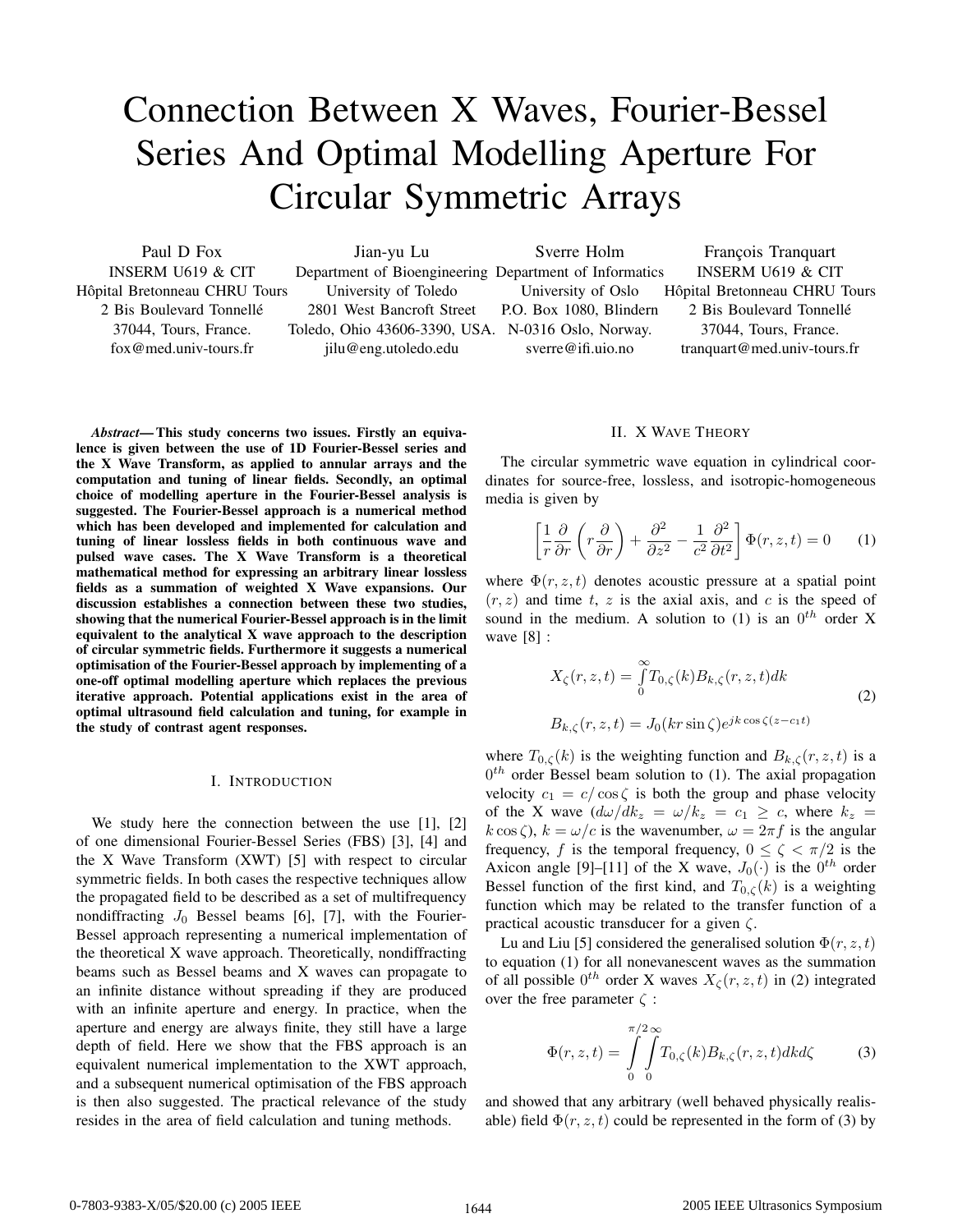appropriate selection of the weighting function  $T_{0,\zeta}(k)$ . For a given field this is found by inverting (3) to obtain

$$
T_{0,\zeta}(k) = \frac{k^2 c \sin \zeta \cos \zeta H(k)}{2\pi} \times
$$
  

$$
\int_{-\infty}^{\infty} \int_{0}^{\infty} \Phi(r, z, t) B_{k,\zeta}^*(r, z, t) r dr dt
$$
 (4)

where  $B_{k,\zeta}^*(r,z,t)$  is the complex conjugate of  $B_{k,\zeta}(r,z,t)$ ,  $H(k)$  represents the Heaviside step function and  $T_{0,\zeta}(k)$  is a special case of (26) in [5]. Equations (3) and (4) together are the X Wave Transform, and we now aim to derive the equivalence between it and the recent use of 1D Fourier-Bessel series [3], [4] for circular symmetric fields [1], [2], [12]–[14].

## III. FOURIER-BESSEL THEORY

A 1D Fourier-Bessel series [3], [4] for the variable  $r$  may be used to model a transducer pressure function of the type  $q(r, z_0, \omega)$ , where  $q(r, z_0, \omega)$  denotes the radial component of the field variation at an angular frequency  $\omega$ . Using the series,  $q(r, z_0, \omega)$  may be represented by

$$
q(r, z_0, \omega) = \sum_{i=1}^{\infty} A_i(\omega, a) J_0(\alpha_i r)
$$
  
\n
$$
\alpha_i = x_i/a \quad : \quad J_0(x_i) = 0 \quad : \quad 0 \le r \le a
$$
\n(5)

where  $J_0(\cdot)$  is the Bessel function of the first kind of order zero. This series applies over the range  $0 \le r \le a$  for any choice of modeling aperture a, subject to  $q(r, z_0, \omega)$  at  $r = a$ satisfying the necessary boundary condition  $q(a, z_0, \omega)=0$ arising from  $J_0(\alpha_i a) = J_0(x_i) = 0$  for all i. (We use the term *aperture* here to refer to the modeling radius a rather the full diameter 2a). For annular arrays we may select any value  $a >$ R since the (relative) surface pressure  $q(r, z_0, \omega)$  is taken as zero by definition beyond the outer edge of the transducer  $r >$ R in the plane of the transducer at  $z_0 = 0$ . The roots  $x_i$  in (5) are the known infinite set of (real) monotonically increasing positive solutions to  $J_0(x_i)=0$ , and the corresponding scaled Bessel basis parameters  $\alpha_i = x_i/a$  cause the basis functions  $J_0(\alpha_i r)$  in (5) to become orthogonal such that the weighting coefficients  $A_i(\omega, a)$  are given by

$$
A_i(\omega, a) = \frac{2}{a^2 J_1^2(x_i)} \int_0^a q(r, z_0, \omega) J_0(\alpha_i r) r dr \qquad (6)
$$

which, for the case of  $N$ -ring annular arrays with complex ring quantisation levels  $q_p(\omega)$  for  $p = 1, \ldots, N$  and inner and outer radii  $r_p^-$  and  $r_p^+$  become

$$
A_i(\omega, a) = \frac{2}{ax_i J_1^2(x_i)} \sum_{p=1}^N \left[ r_p^+ J_1(\alpha_i r_p^+) - r_p^- J_1(\alpha_i r_p^-) \right] q_p(\omega)
$$
\n(7)

Then (see [1], [2], [12]–[14]), if  $q(r, z_0, \omega)$  is considered to be a given (source) field at  $z_0$ , then based on the form of (5) and (2) one may propose a limited diffraction field estimate  $\hat{q}(r, z, \omega)$  of  $q(r, z, \omega)$  at distance z for frequency  $\omega$  as

$$
\hat{q}(r, z, \omega) = \sum_{i=1}^{\infty} A_i(\omega, a) J_0(\alpha_i r) e^{jz \sqrt{k^2 - \alpha_i^2}}
$$
(8)

When  $\alpha_i \leq k$ , then  $\sqrt{k^2 - \alpha_i^2}$  is real and hence  $e^{jz\sqrt{k^2 - \alpha_i^2}}$ represents an oscillatory propagation to infinity in the z direction since z is real. However, for the case of  $\alpha_i > k$ , then  $\sqrt{k^2 - \alpha_i^2}$  becomes imaginary and  $e^{jz\sqrt{k^2 - \alpha_i^2}}$  corresponds generally to evanescent waves. Therefore, since the scaling parameters  $\alpha_i = x_i/a$  in (5) increase monotonically with index  $i$  for a given value of  $a$ , the evanescent feature means that in practice we may truncate the infinite sum in  $i$  to only the value  $l(k, a)$  at which  $\sqrt{k^2 - \alpha_i^2}$  switches between being real and imaginary. This limit may always be found numerically, and was derived analytically in [2] as

$$
l(k, a) \approx ka/\pi + 1/4\tag{9}
$$

Hence truncating the sum for i in (8) to the limit  $l(k, a)$  gives

$$
\hat{q}(r,z,\omega) = \sum_{i=1}^{l(k,a)} A_i(\omega,a) J_0(\alpha_i r) e^{jz \sqrt{k^2 - \alpha_i^2}} \qquad (10)
$$

and the inverse Fourier transform the time domain estimate

$$
\hat{q}(r,z,t) = \frac{1}{2\pi} \int_{-\infty}^{\infty} \hat{q}(r,z,\omega)e^{-j\omega t}d\omega
$$
 (11)

Notice here that since we have applied (6) over a generally finite modelling aperture  $a$ , (10) represents a weighted set of limited diffraction beams. However, if we allow  $a \to \infty$  then each limited diffraction beam above becomes a nondiffracting solution to (1) and the proposition is then that the estimate  $\hat{q}(r, z, \omega)$  in the limit as  $a \to \infty$  becomes the true field  $q(r, z, \omega)$ , namely

$$
q(r, z, \omega) = lim_{a \to \infty} \sum_{i=1}^{l(k,a)} A_i(\omega, a) J_0(\alpha_i r) e^{jz \sqrt{k^2 - \alpha_i^2}}
$$
(12)

with time domain  $q(r, z, t)$  from the inverse Fourier transform

$$
q(r, z, t) = \frac{1}{2\pi} \int_{-\infty}^{\infty} q(r, z, \omega) e^{-j\omega t} d\omega
$$
 (13)

# IV. EQUIVALENCE BETWEEN FOURIER-BESSEL SERIES AND X WAVE TRANSFORM

The aim now is to show that the estimate  $\hat{q}(r, z, t)$  from (11) as implemented numerically via (10) with  $a \rightarrow \infty$  does in fact equate to the X wave solution  $(3)$  to  $(1)$ , since then we know that the exact field solution is being computed as  $a \rightarrow \infty$ . This will be illustrated by converting the discrete sum in (12) into a continuous integral as  $a \rightarrow \infty$ . Begin by substituting from (6) into (12) to obtain

$$
q(r, z, \omega) = lim_{a \to \infty} \sum_{i=1}^{l(k, a)} \frac{2}{a^2 J_1^2(x_i)} \cdot I(r, z, \omega, a, i) \quad (14)
$$

where

$$
I(r, z, \omega, a, i) = e^{jz\sqrt{k^2 - \alpha_i^2}} J_0(\alpha_i r) \int_0^a q(r, z_0, \omega) J_0(\alpha_i r) r dr
$$
\n(15)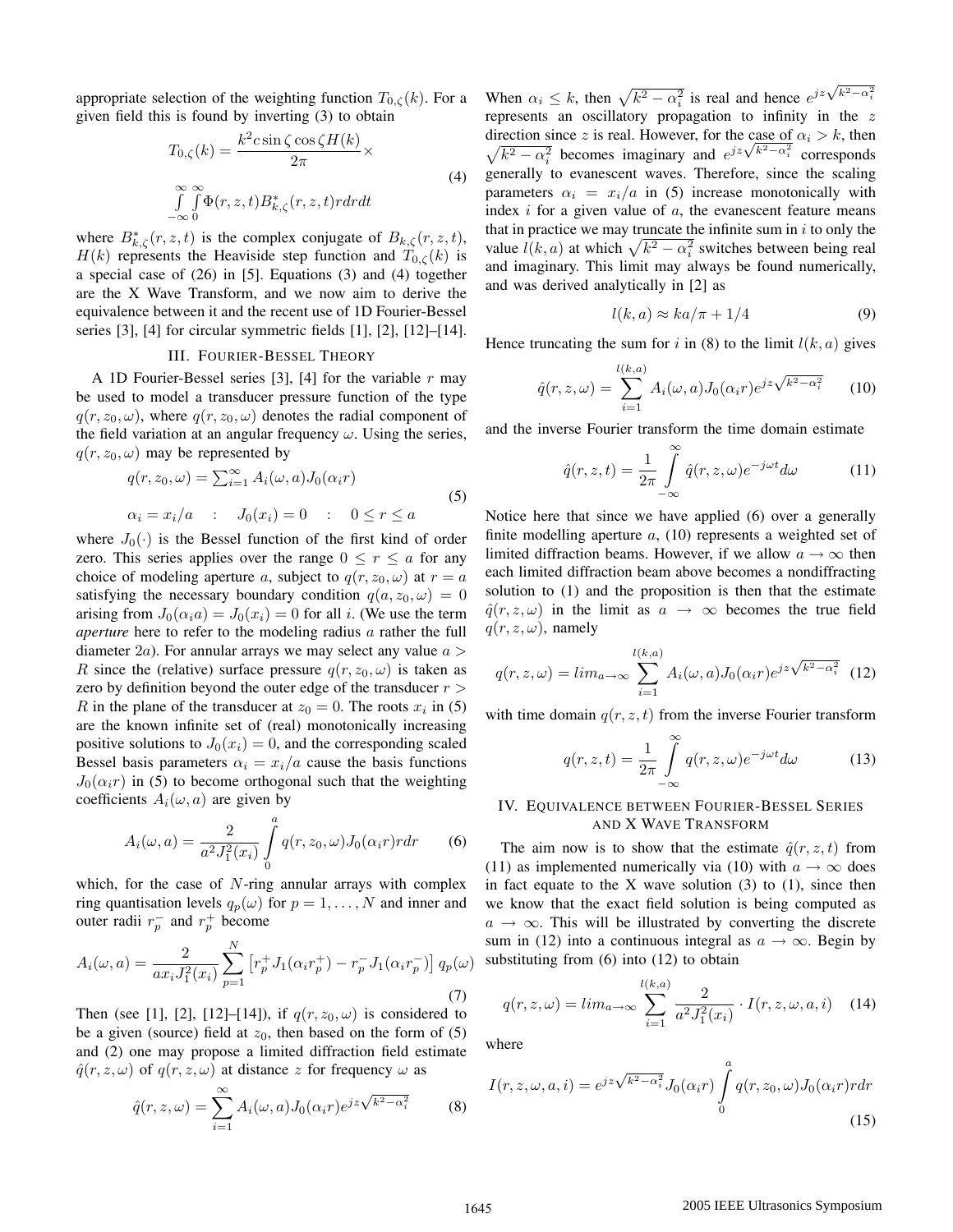Then utilise the  $J_1(x_i)$  property from [3], [4]

$$
J_1(x_i) \to \sqrt{2/\pi x_i} \cos(x_i - 3\pi/4) \quad , \quad i \to \infty \tag{16}
$$

to give the fraction in (14) as

$$
\frac{2}{a^2 J_1^2(x_i)} \to \frac{x_i}{a} \cdot \frac{\pi}{a} \cdot \frac{1}{\cos^2(x_i - 3\pi/4)}
$$
(17)

The first term on the right hand side of above may be recognised directly as  $\alpha_i = x_i/a$ . The second and third terms then benefit from utilising

$$
J_0(x_i) \to \sqrt{2/\pi x_i} \cos(x_i - \pi/4) \quad , \quad i \to \infty \tag{18}
$$

such that the roots  $x_i$  of  $J_0(x_i)=0$  become the roots of the cosine function  $\cos(x_i - \pi/4) = 0$ , namely

$$
x_i \to \pi i - \pi/4 \quad , \quad i \to \infty \tag{19}
$$

Then consider  $\Delta \alpha_i = \alpha_i - \alpha_{i-1} = (x_i - x_{i-1})/a$ . From above  $\Delta \alpha_i \rightarrow \pi/a$  as  $i \rightarrow \infty$  and  $x_i - x_{i-1} \rightarrow \pi$  such that  $\cos^2(x_i - 3\pi/4) \rightarrow 1$ . Hence with  $\alpha_i = x_i/a$ , (17) becomes

$$
\frac{2}{a^2 J_1^2(x_i)} \to \alpha_i \Delta \alpha_i \quad , \quad i \to \infty \tag{20}
$$

such that

$$
q(r, z, \omega) = lim_{a \to \infty} \sum_{i=1}^{l(k, a)} I(r, z, \omega, a, i) \alpha_i \Delta \alpha_i
$$
 (21)

and then from  $\Delta \alpha_i \rightarrow \pi/a$  we have  $\Delta \alpha_i \rightarrow d\alpha \rightarrow 0$  for  $a \rightarrow \infty$  and the infinite discrete sum in (21) becomes the continuous integral

$$
q(r, z, \omega) = \int_{0}^{k} I(r, z, \omega) \alpha d\alpha
$$
 (22)

where  $I(r, z, \omega)$  is  $I(r, z, \omega, a, i)$  in (15) with  $a \to \infty$  and  $\alpha_i$ replaced by  $\alpha$  such that

$$
I(r, z, \omega) = e^{jz\sqrt{k^2 - \alpha^2}} J_0(\alpha r) \int_0^{\infty} q(r, z_0, \omega) J_0(\alpha r) r dr \quad (23)
$$

and in which the integration from  $\alpha = 0$  to  $\alpha = k$  represents the limit of the summation from  $i = 1$  to  $i = l(k, a)$ corresponding to all nonevanescent waves. Substituting from (22) into (13) then gives

$$
q(r,z,t) = \int_{0}^{k} \int_{-\infty}^{\infty} \frac{\alpha}{2\pi} I(r,z,\omega) e^{-j\omega t} d\omega d\alpha
$$
 (24)

Then express (24) in terms of Axicon angles  $\zeta$  and wavenumbers  $k = \omega/c$ , rather than alpha values  $\alpha$  and frequencies ω by substituting  $\alpha = k \sin \zeta$ ,  $d\alpha = k \cos \zeta d\zeta$ ,  $d\omega = cdk$ . Also, for systems with positive frequency content only, insert the Heaviside notation  $\int_{-\infty}^{\infty} dk = \int_{0}^{\infty} H(k)dk$  may also be inserted also to obtain

$$
q(r,z,t) = \int_{0}^{\pi/2} \int_{-\infty}^{\infty} \frac{k^2 c \sin \zeta \cos \zeta H(k)}{2\pi} I(r,z,\omega) e^{-j k c t} dk d\zeta
$$
\n(25)

Then substituting  $I(r, z, \omega)$  with  $\omega = kc$  and  $\alpha = k \sin \zeta$  gives

$$
q(r, z, t) = \int_{0}^{\pi/2} \int_{0}^{\infty} \frac{k^2 c \sin \zeta \cos \zeta H(k)}{2\pi} \times
$$
  

$$
\int_{0}^{\infty} q(r, z_0, \omega) J_0(kr \sin \zeta) r dr \times
$$
  

$$
J_0(kr \sin \zeta) e^{jk \cos \zeta(z - c_1 t)} dk d\zeta
$$
 (26)

which has the same structure as (3) with  $T_{0,\zeta}(k)$  given by

$$
T_{0,\zeta}(k) = \frac{k^2 c \sin \zeta \cos \zeta H(k)}{2\pi} \int_{0}^{\infty} q(r, z_0, \omega) J_0(kr \sin \zeta) r dr \tag{27}
$$

in which an exact equivalence with (4) can be obtained by substituting the inverse Fourier transform  $q(r, z_0, \omega)$  =  $\int_{-\infty}^{\infty} q(r, z_0, t) e^{j\omega t} dt$  and the identity  $e^{jzk \cos \zeta} \cdot e^{-jzk \cos \zeta} = 1$ to give

$$
T_{0,\zeta}(k) = \frac{k^2 c \sin \zeta \cos \zeta H(k)}{2\pi} \int_{-\infty}^{\infty} \int_{0}^{\infty} q(r, z_0, \omega) e^{jzk \cos \zeta} \times J_0(kr \sin \zeta) e^{-jk \cos \zeta (z - c_1 t)} r dr dt
$$
\n(28)

namely

$$
T_{0,\zeta}(k) = \frac{k^2 c \sin \zeta \cos \zeta H(k)}{2\pi} \times
$$
  

$$
\int_{-\infty}^{\infty} \int_{0}^{\infty} q(r, z, t) B_{k,\zeta}^*(r, z, t) r dr dt
$$
 (29)

Note that this structure is precisely equivalent to the XWT definitions (3) and (4). Hence we obtain the central result that the Fourier-Bessel series is exactly equivalent to the X Wave Transform in the case of implementing the FBS modelling aperture  $a \rightarrow \infty$ .

### V. SUGGESTED OPTIMAL MODELLING APERTURE

The implemented field estimate  $\hat{q}(r, z, t)$  given by (10) and (11) requires a summation of terms from  $i = 1$  to  $i = l(k, a)$ , where  $l(k, a) \approx ka/\pi + 1/4$  as per (9). Thus, as  $a \to \infty$ ,  $l(k, a) \rightarrow \infty$  and an infinite amount of terms need to be evaluated. Clearly this is impractical from a computational point of view due to finite time constraints, and for this reason an iterative approach was taken in [13] and [14] to obtain final field and ring quantisation estimates as a function of steadily increasing a. This required a suboptimal technique of gradually increasing a from low levels upwards, meaning that repeated cycles of computations were needed in order to obtain convergence. In this section we suggest a geometrical argument for obtaining a one-off value of modelling aperture  $a$ which achieves the equivalent to convergence without needing to go through the iterative process.

We know that in the real world the transducer has radius R, and that the field along the plane of the transducer is zero, so there can be no field contributions from anywhere beyond the radius of the transducer. With the Fourier-Bessel series,